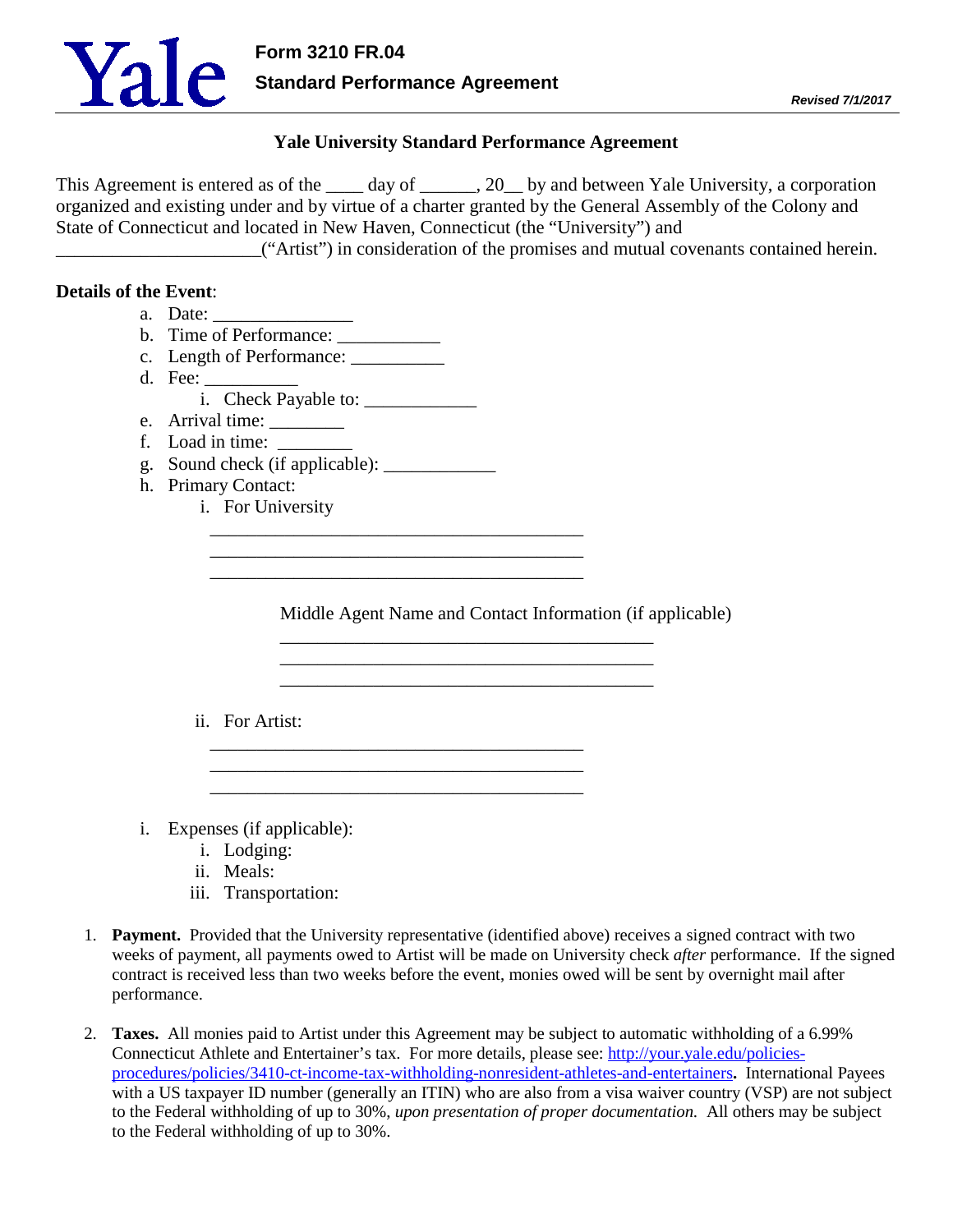- 3. **Dressing Room and Hospitality**. The University will make reasonable, good faith efforts to provide the dressing room requirements and hospitality indicated in the Artist rider, if any. Artist further recognizes that the University is prohibited by the University policy to provide Artist with any alcoholic beverages or tobacco products or paraphernalia while on campus. Unless specified on the cover page, transportation, meals, and housing arrangements shall be the sole responsibility of Artist.
- 4. **Event Technical Requirements**. If Artist has requested in an addendum or rider attached to this Agreement that University provide sound equipment, stage equipment, lighting, or any other equipment for the Event, the University will use its reasonable efforts to provide it. If the University is unable to obtain the exact equipment, lighting or otherwise that Artist requests, the University and the Artist will work together to find suitable replacement equipment. The University does not warrant that the equipment requested by Artist will be sufficient for Artist's specific needs. The University shall not be responsible for equipment requests not specifically stated in an addendum or rider attached to this Agreement.
- 5. **Advertising**. The University shall have complete control over advertising, billing, and promotion of the Event. Artist agrees to furnish, at its own expense, advertising and promotional materials to the extent that Artist has such materials available for distribution. Artist further hereby grants the University the right to use Artist's name, recorded voice, biographical materials, pictures, and likeness for advertising, promotion, and publicity purposes in connection with the Event.
- 6. **Sponsors**. The University reserves the right to engage outside sponsors for this engagement. Artist may not engage outside sponsors for his performance without the written permission of the University.
- 7. **Reproduction of Performance**. Neither party may broadcast, photograph or record any portion of the Performance in any medium without the written consent of the other party; provided, however, that the University shall be entitled to make an archival record of the Performance in any medium. The University shall use reasonable efforts to deny entrance to any persons carrying audio or video recording devices, but the University does not guarantee that such recordings will not be made.
- 8. **Performance of Services.** The Artist will render all services provided hereunder in a professional manner, subject to Yale's reasonable direction and control. Artist shall have creative control over the Event's production, presentation and artistic performance; provide, however, that Artist shall not engage in any violent or obscene behavior, nor shall Artist encourage or entice patrons to engage in violent, destructive, or riotous behavior. The University retains the right to control all other aspects of the Event, including sound levels.
- 9. **No Agency Relationship**.It is agreed that the Artist signs this contract as an independent contractor and not as an employee. This contract shall not, in any way be construed so as to create a partnership, or any kind of joint undertaking or venture between the parties hereto.
- 10. **Compliance with Laws**. Artist agrees to comply with all federal, state, and local laws and regulations applicable to activities conducted pursuant to this Agreement. The University will similarly comply with all applicable laws and labor regulations.
- 11. **Conduct of Personnel.** While at any University location, Artist and his/her agents shall comply with all reasonable requests, standard rules and regulations of Yale communicated to Artist regarding personal and professional conduct.
- 12. **Security.** The University will provide reasonable security for the Artist and the Artist's equipment.
- 13. **Use of Yale Name.** Artist may not, at any time prior to, during, or after the end of the Agreement, use Yale University's name, logo, or trademark for any purpose without the prior written consent of Yale.
- 14. **Merchandise.** Artist may not sell merchandise on Yale's campus.